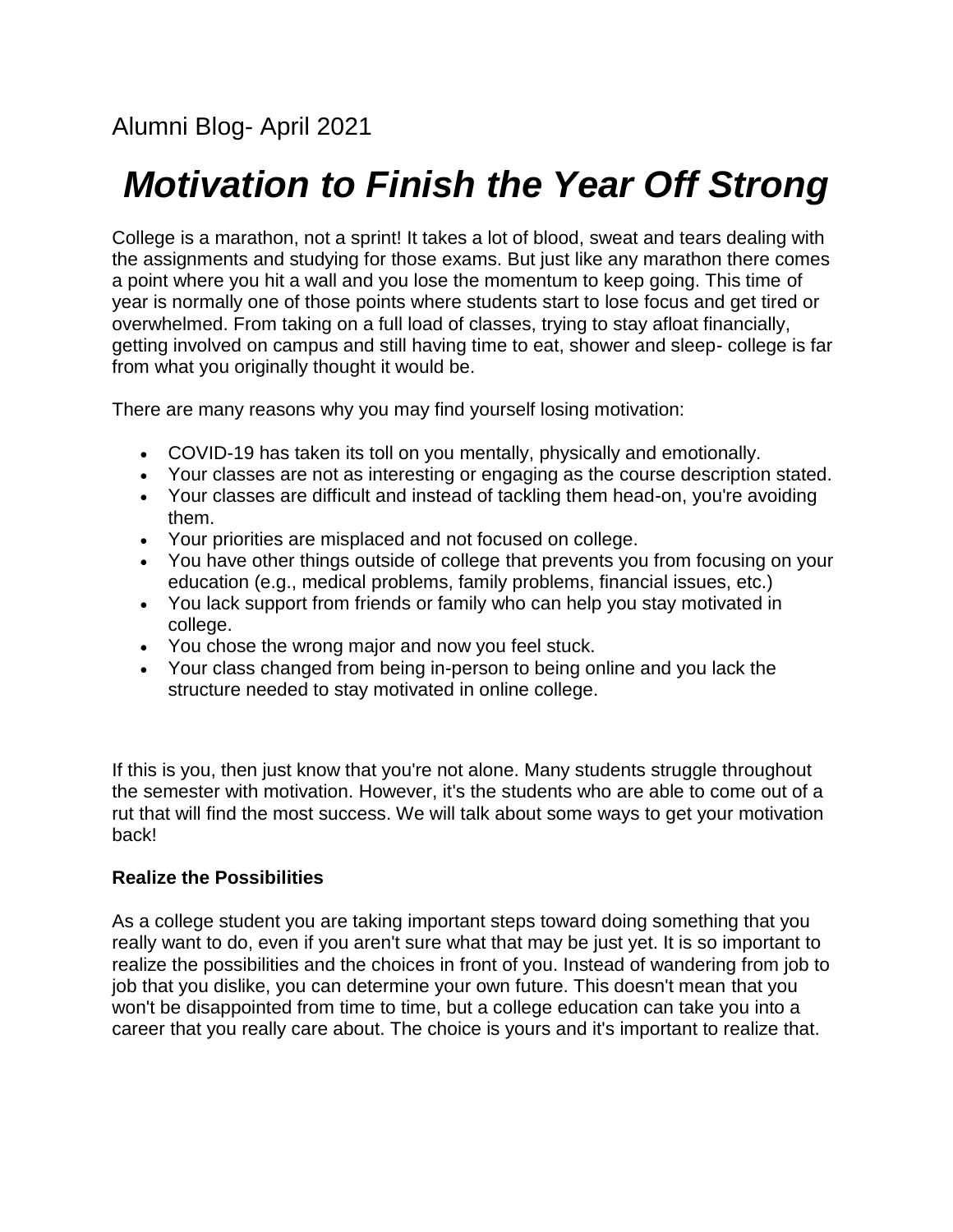#### **Remember Your Original Intention**

Think back to high school you. What did you initially set out to do when it came to applying to college? Did you want a higher paying job after graduating? Did you want to go on to pursue a master's degree to become a lawyer, veterinarian, or a dentist? Did you want to meet and interact with new people from different cultures? Did you want to utilize college as a way to travel and/or study abroad? Whatever your initial reason for going to college, it means something to you. Remember that moment in your life when you were excited about college no matter the price or challenges it would bring. Use that energy to motivate yourself to study and continue on. Would younger you be proud if you dropped and gave up now? If the answer is no, keep on going.

#### **Reassess Your Major or Minor**

Did you know that around 30% of college students change their major at least once within the first 3 years of college? Sometimes the lack of motivation is because of the major minor you have chosen. This doesn't mean that you chose wrong, it just means your interests or priorities have changed. And that is okay! Changing your major/minor is relatively easy if you aren't too far along in them. It is important to think long-term rather than short-term. Think about where you see yourself in 5 to 10 years. If you are having a difficult time choosing a college major, you can always take a career inventory test or speak to your college's career center. You can also make an appointment with your academic advisor to talk through different college major and minor options that align with your current interests and future career/life goals.

# **Success = Hard Work, Dedication and Sacrifice**

Ever heard the saying, "Nothing worthwhile is easy"? This is definitely true when it comes to getting a college education. College is a "weeding out" process. People get good jobs in part because of how they proved themselves through hard work and dedication. They demonstrate they have what it takes. Think back to your hardest class your freshmen year of college. How many people were left standing on the exam day? How many students dropped between your freshmen year to your current year? Make your education a top priority and don't shy away at something just because it is hard. Find help, pivot your course and push through.

#### **Visualize the End Goal**

How have your goals and intentions to attend college changed since you first entered college? What is your ultimate goal, short and long-term, once you graduate with that degree? Picture yourself walking across the stage with your friends and family cheering you on, getting your first job out of college and becoming financially independent, or you buying your first house. Whatever your end goals are, visualize them.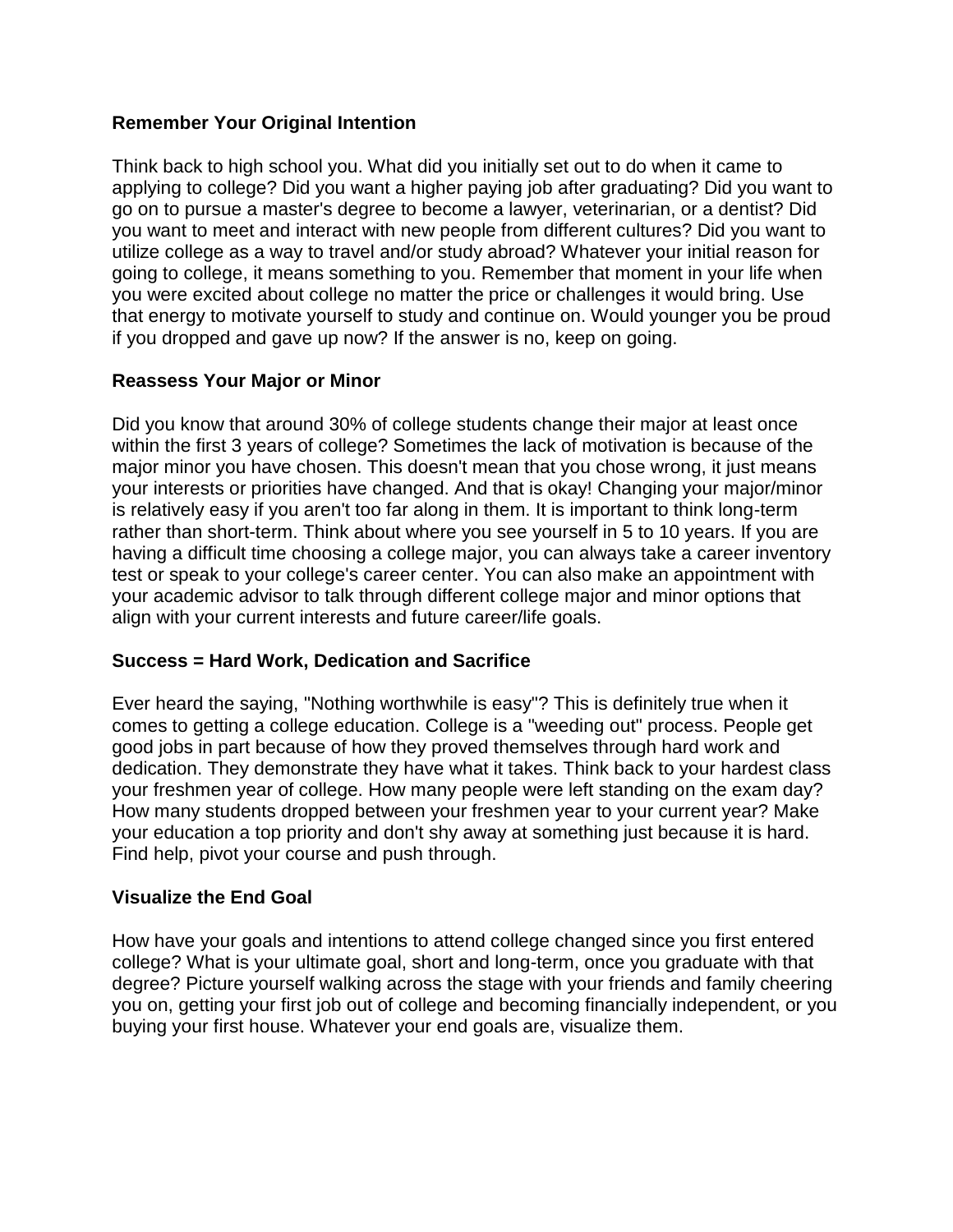#### **Don't Get Defeated**

There will be moments when you don't think you can do it and moments when you doubt your ability to succeed. This is normal, but don't let those thoughts overwhelm or defeat you. You will be faced with challenges that seem too much for you at the time, but won't work against yourself. You have the potential and strength in you to keep going and conquer the obstacle in your way.

#### **Create a Routine**

If you are taking all virtual classes, this can feel like you have absolutely no structure. Even if you are taking some asynchronous classes it is important to create a school routine for yourself. Having this routine in place will help you identify exactly when you are feeling unmotivated or burned out because your routine will feel off. That will let you know it is time to take a break and come back later. Without this, it can be hard to pinpoint where the problem is.

#### **Attend and Engage in Class Lectures**

To be truly engaged with your education and make it worth your time and money, you need to be attending your class lectures whether they are in-person or online. Actually attending class lectures can really boost your motivation in college. When you disconnect yourself from the college classroom, you disconnect yourself from all the opportunities college can bring. As an online learner, it is even more essential that you log on, attend the online lecture or watch the per-recorded lectures, and engage in the course materials by actively participating in discussion posts or emailing your professor or classmates if you have a question. If you attend your lectures you won't feel so alone in your college studies. Your classmates and professors for each class automatically becomes your support system for the semester, so use them to your advantage.

# **Don't Overwork Yourself**

One of the major causes of students not succeeding is due to the fact that they place unreasonable expectations on their own workload. Some students give themselves such a heavy workload that it is nearly impossible to complete. It's not uncommon for a professor to hear something like "I'm sorry I did not complete the assignments, but I work and go to school full-time." The general rule is that you should expect to spend a **minimum** of two hours working on assignments outside of class for every hour that you spend in class. So if you are taking 12 credit hours, you would need to spend at least 10 hours a week attending class, along with at least 20 hours a week working on assignments outside of the classroom. You probably spend at least five hours a week getting ready for class and driving to and from campus. That's 35 hours a week as a minimum amount of time you need to devote to your classes. That is the equivalent of a full-time job. It's crazy to think about someone having two full-time jobs yet many students think that they will have no problem handling a full-time job and a full load of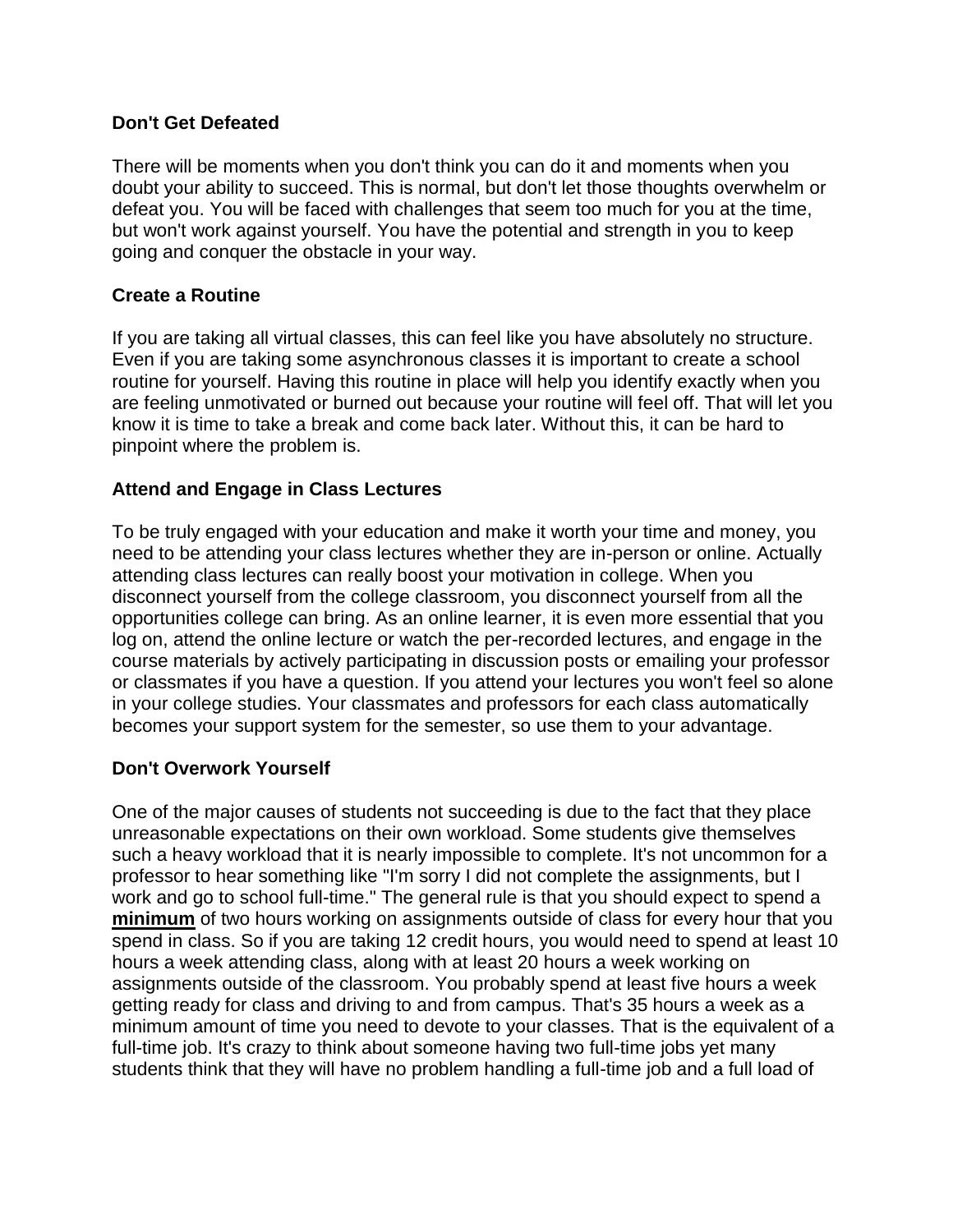college courses. These expectations don't always turn out well. Realize that college takes a lot of time. Give yourself some room.

#### **Make a Study Plan and Commit**

At the beginning of the semester, hopefully your created some type of study plan or at least wrote your due dates in a calendar. Ask yourself if this study plan still works for you. If it does, then perhaps you are just having a bad day or week and just feel unmotivated. Don't fix what isn't broken. However, if your study plan is no longer working, it is time to re-evaluate to get back on track. They key to making a study plan in college is that you make it realistic and manageable so that you are able to consistently do your assignments, meet deadlines, and feel less overwhelmed. If you have not created a study plan, try to do this. It can help you stay motivated by giving you a way to intentionally navigate your semester. Think about trying to drive to a new location without directions or GPS. Not having a solid study plan is like flying by the seat of your pants every single day, which can get exhausting very quickly. Once you create or revise your study plan, make sure that you commit to it. You should refer back to it every day and make time to complete all of the tasks you planned to do.

#### **Take Breaks to Avoid Burnout**

College burnout is real! It's okay to take a half-day or even a whole day off to rejuvenate. Take some time to do the things that you really enjoy like writing, working on a hobby, enjoying a meal, spending time with friends, or perhaps just taking really long naps. Be sure to take breaks while studying. Take a break every 25-45 minutes after focusing on a single task. This will help you stay motivated because it breaks down overwhelming tasks into chunks of time that don't seem as intimidating.

# **Visit On-Campus Counseling Center**

When you have tried every trick in the book to motivate yourself, but nothing is working, it may be time to talk to someone about what is going on. If you find yourself staying in bed all day, not enjoying or engaging in your classes like normal, or your grades steeply decline, it is time to seek out the help of a mental health counselor. At most, if not all, colleges and universities, there are either counseling or psychological services that are free for students. They tend to offer one-on-one weekly, bi-weekly, or as needed counseling sessions, group therapy, and workshops to help you cope with the stresses of college. Even if you don't think you need psychological help, it may not be a bad idea to just have an initial consultation and just let your feelings and thoughts out in a safe and confidential space. You may feel a huge weight lifted from you and perhaps even be able to identify what is causing your lack of motivation.